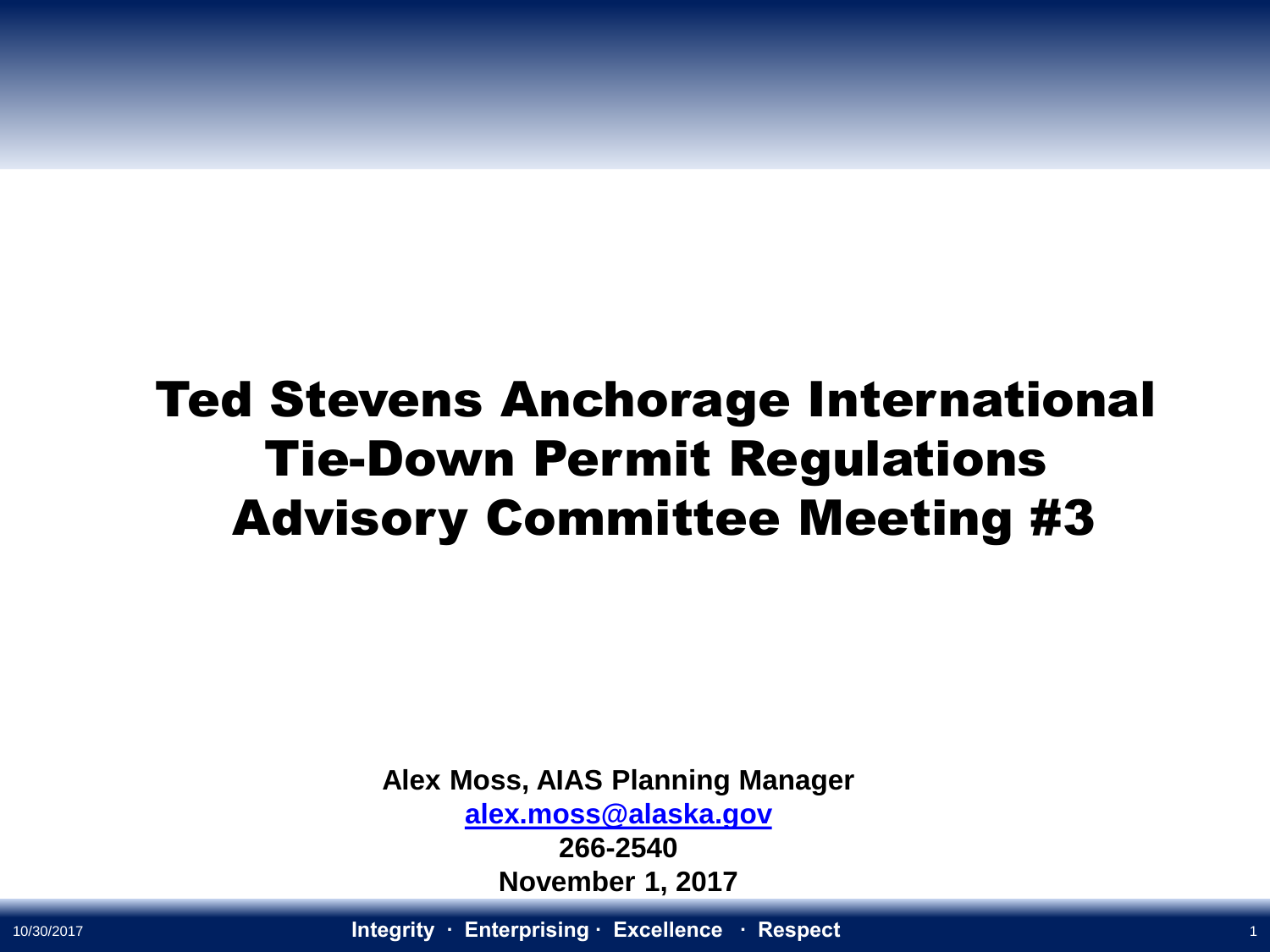### **OVERVIEW**

- **Committee Administration (2 min)**
- **Project Progress (2 min)**
- **Drafting Guidelines (3 min)**
- **Proposed Section Organization (5 min)**
- **Proposed Changes (90 min)**
- **Timeline (3 min)**
- **Public Comments (15 min)**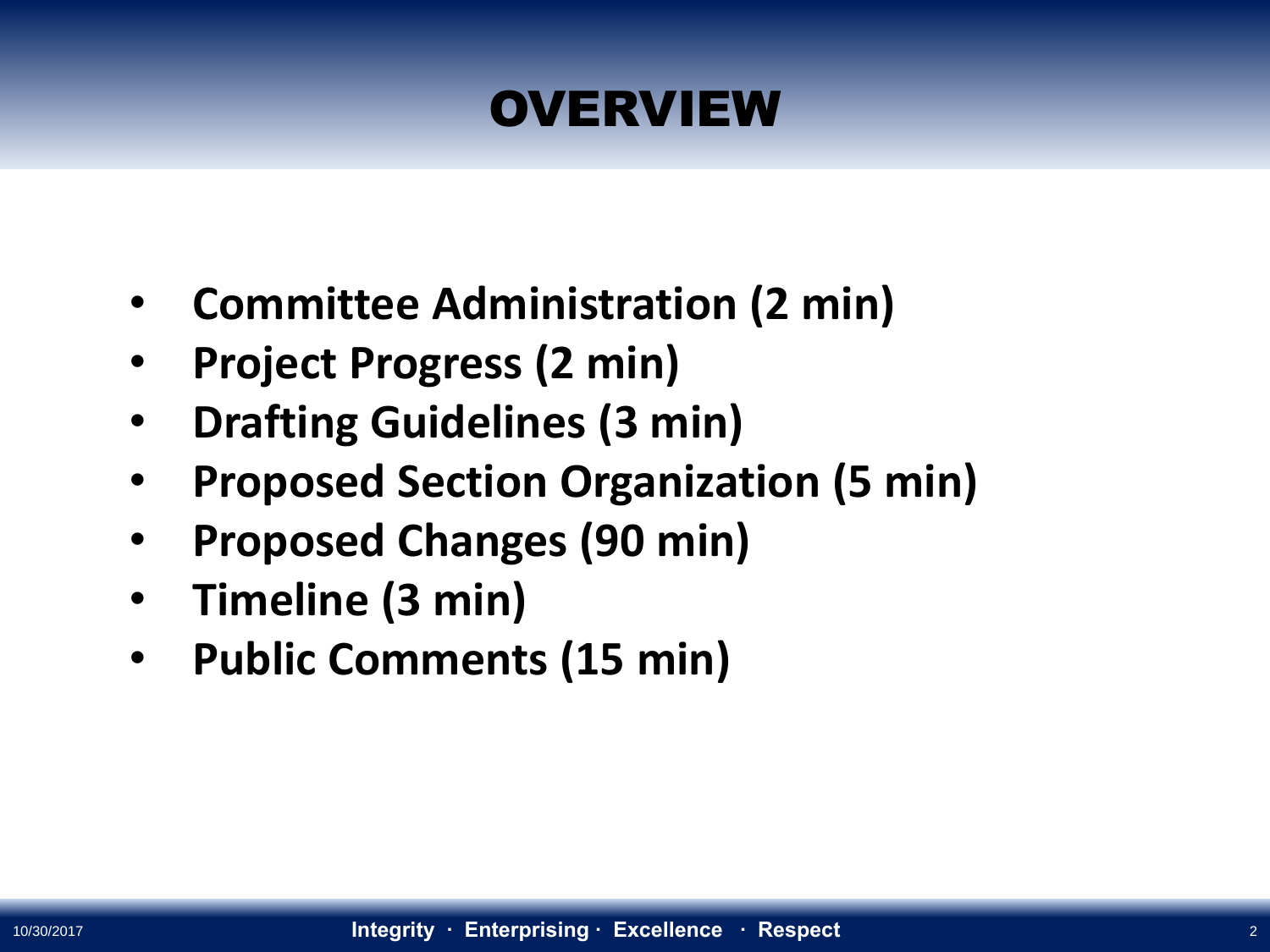# Roles/Rules of Committee

### **Role**

**Advise the airport staff on permit regulations review and changes** 

### **Rules**

**Listen: seek to understand new ideas and others' views Stay on topic: keep comments distinct, focused on permit regulations Be respectful and polite: attack issues, not people Be positive: be problem solvers Discussion is amongst the committee and with the airport staff Meeting is open to the public with general public comments at the end Inputs are always valued, but must be timely to be included in project Documents will be made available on the LHD website**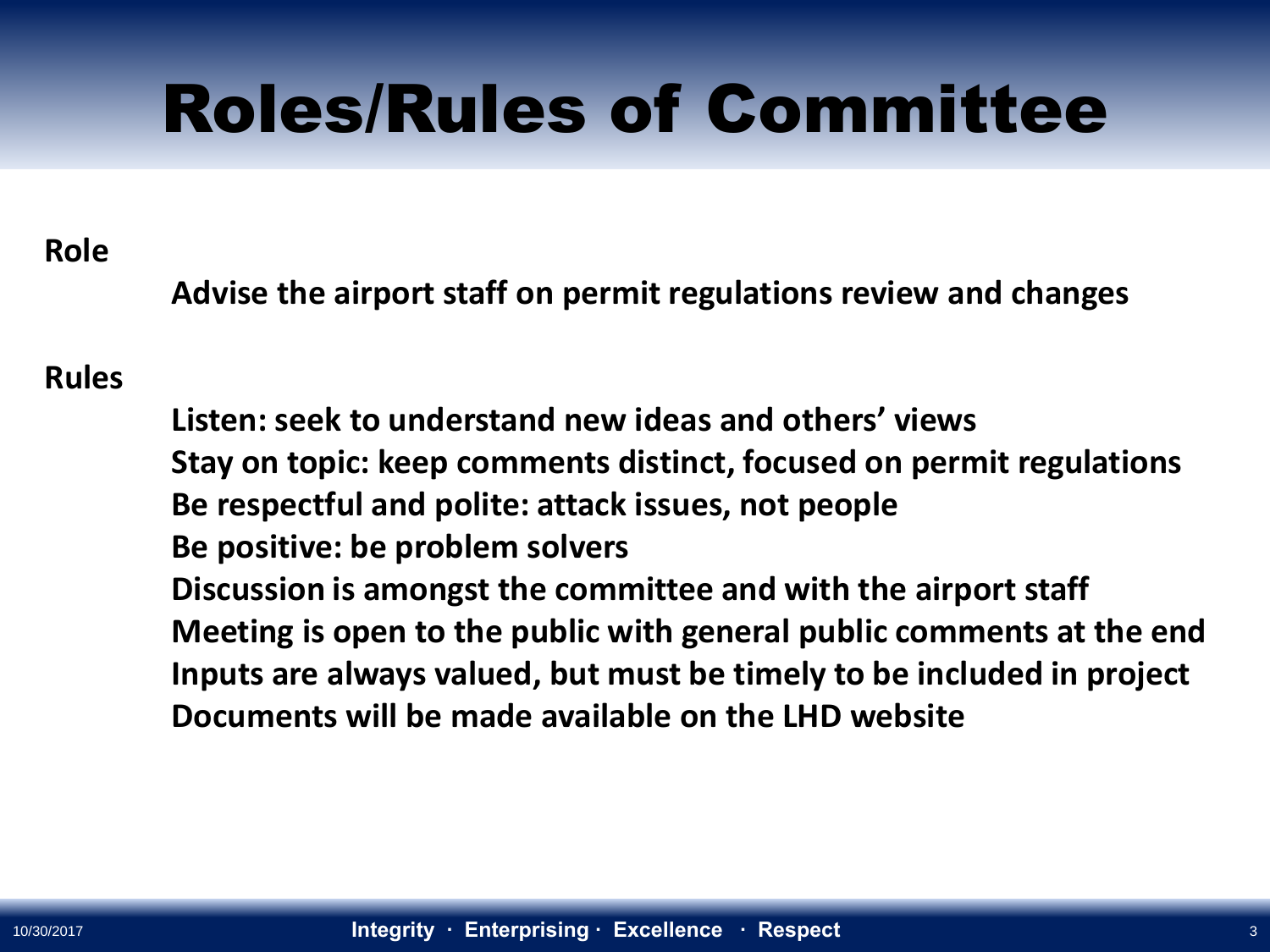## Regulations Project

**Oct 2016 - Lake Hood User Group Introduction**

**Nov-Dec 2016 – Public input**

**Jan-Mar 2017 – Airport staff discussions**

**April 5, 2017 – Advisory Committee initial meeting**

**April 2017 – Regulations framework refinement** 

**May 18, 2017 – Advisory Committee meeting #2**

**June-Sept 2017 – Draft change proposals** 

**Nov 1, 2017 – Advisory Committee meeting #3**

**Nov–Dec 2017 – Public notice, public meeting, consideration of public comments**

**If change proposals move forward:**

**Dec-Jan 2017 – Agency attorney review/DOT&PF Commissioner approval decision**

**Jan-Feb 2018 – Regulations attorney review/Lt Gov approval decision**

**Mar-Apr 2018 – Possible date for regulations to take effect**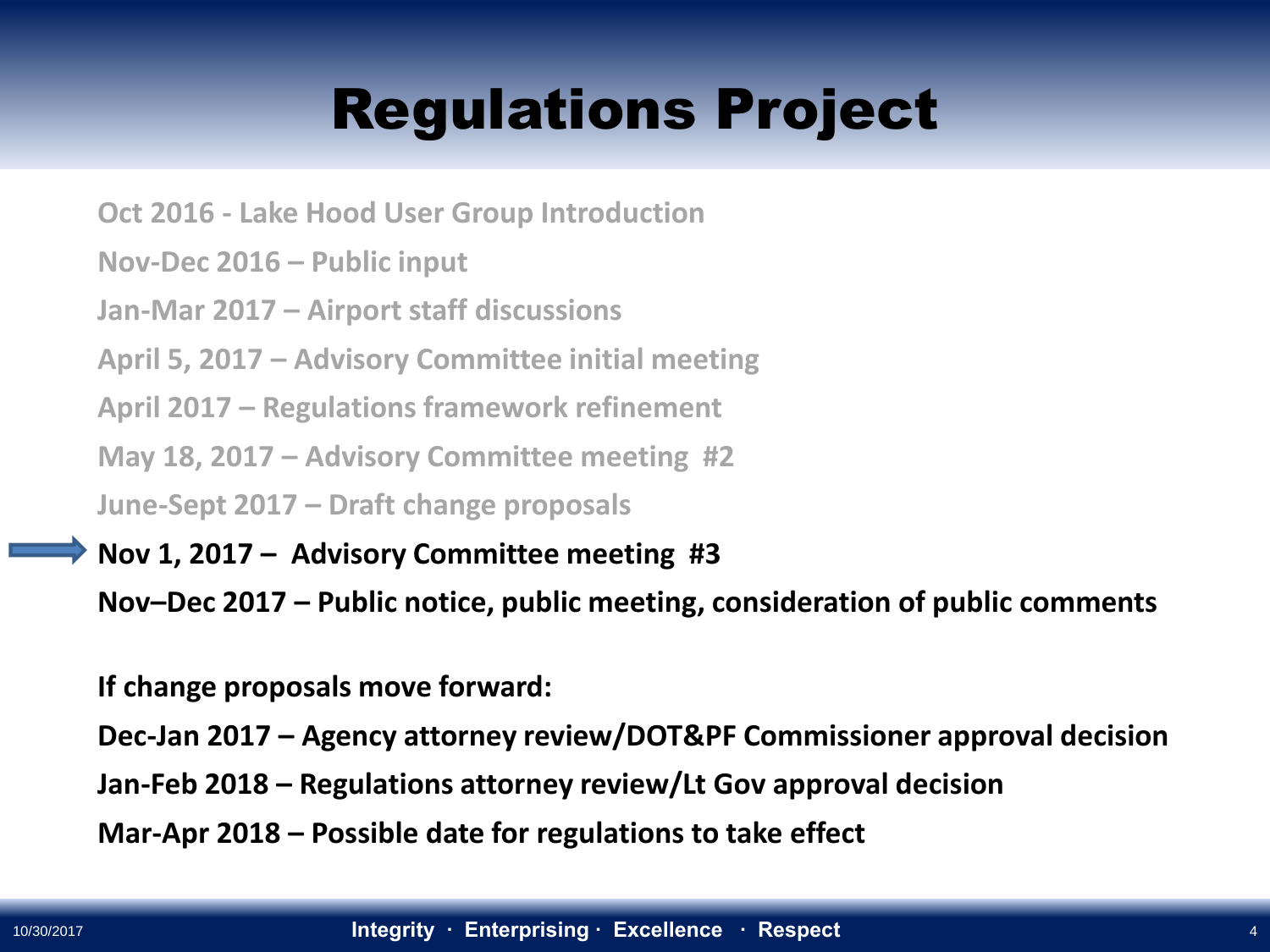# Overall Drafting Guidelines

- **Ensure fair and equitable permitting process**
- **Clear, concise, &…reasonably enforceable regulations**
- **Simplify permit processes, reduce regulation complexity**
- **Activity is a primary discriminator – use it or lose it**
- **Wait/switch lists remain first in-first out; be ready to accept permit**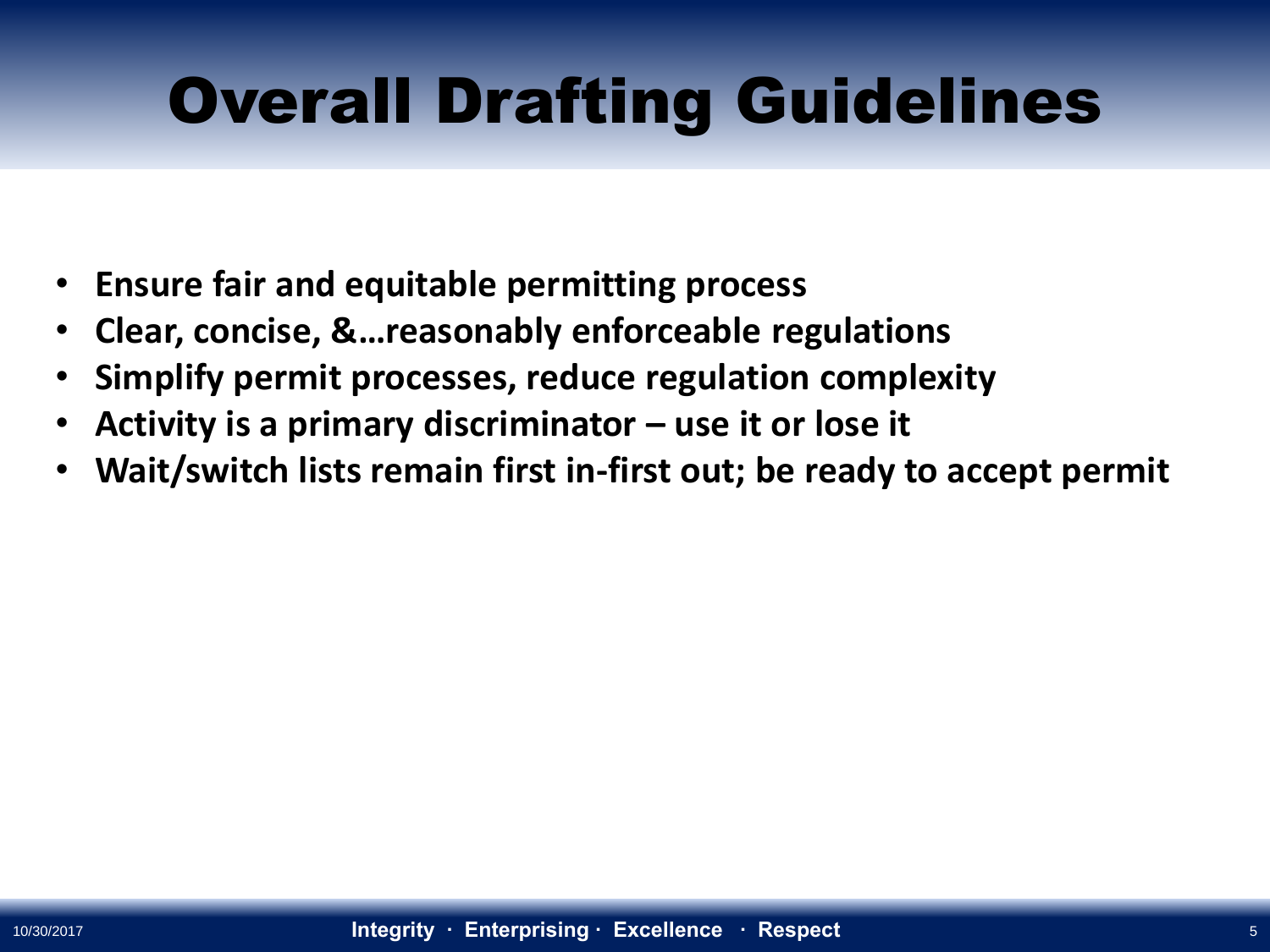# Specific Drafting Guidelines

- **"Demand" based regulations for high demand spaces (slips)**
- **Activity reporting and use-declaration from permittee**
- **Activity defined and evaluated by the number of flights**
- **Consider permit term of less than 5 year (annual?)**
- **For minor concerns provide options prior to loss of permit**
- **Fee structure used to manage supply/demand and reduce leasing schemes**
- **Space permitted to a person for an aircraft in which they have an interest**
- **Permittee does not need to be a pilot**
- **Eliminate medical certificate**
- **Consider minimum age requirement**
- **Provide separate section(s) for commercial, group, and/or aeroclub**
- **Categories of spaces/permits – currently float/wheel/ice….how about water/land/ice?**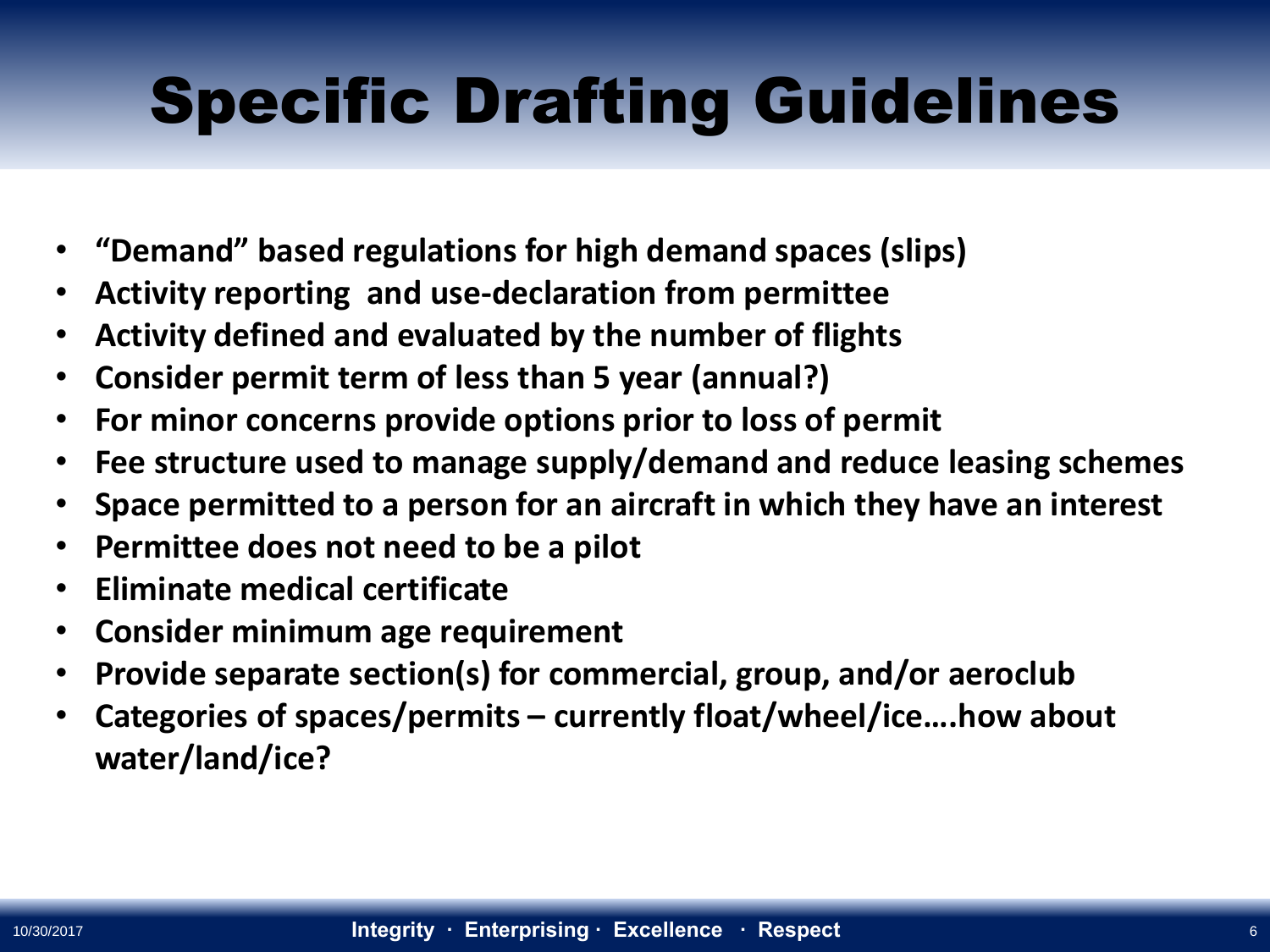# Section Adjustments

#### **Current Sections**

- **Scope, findings, and purpose**
- **Application, approval, and categories**
- **Terms and conditions**
- **Permit limitations**
- **Application for subsequent permit**
- **Switch-list procedures**
- **Wait-list procedures**
- **Permit, switch-list, and wait-list information**
- **Cancellation of permit, reassignment of space, or suspension of permit**
- **Protest**
- **Transitional compliance requirements**
- **Definitions**

#### **Draft Sections**

- **Scope, purpose, and categories**
- **Application, approval, and tiedown assignments**
- **Terms and conditions**
- **Permit Renewal**
- **Temporary Tiedown Use**
- **Permit Cancellation**
- **Wait-list procedures**
- **Switch-list procedures**
- **Transitional compliance requirements**
- **Protest and extension**
- **Definitions**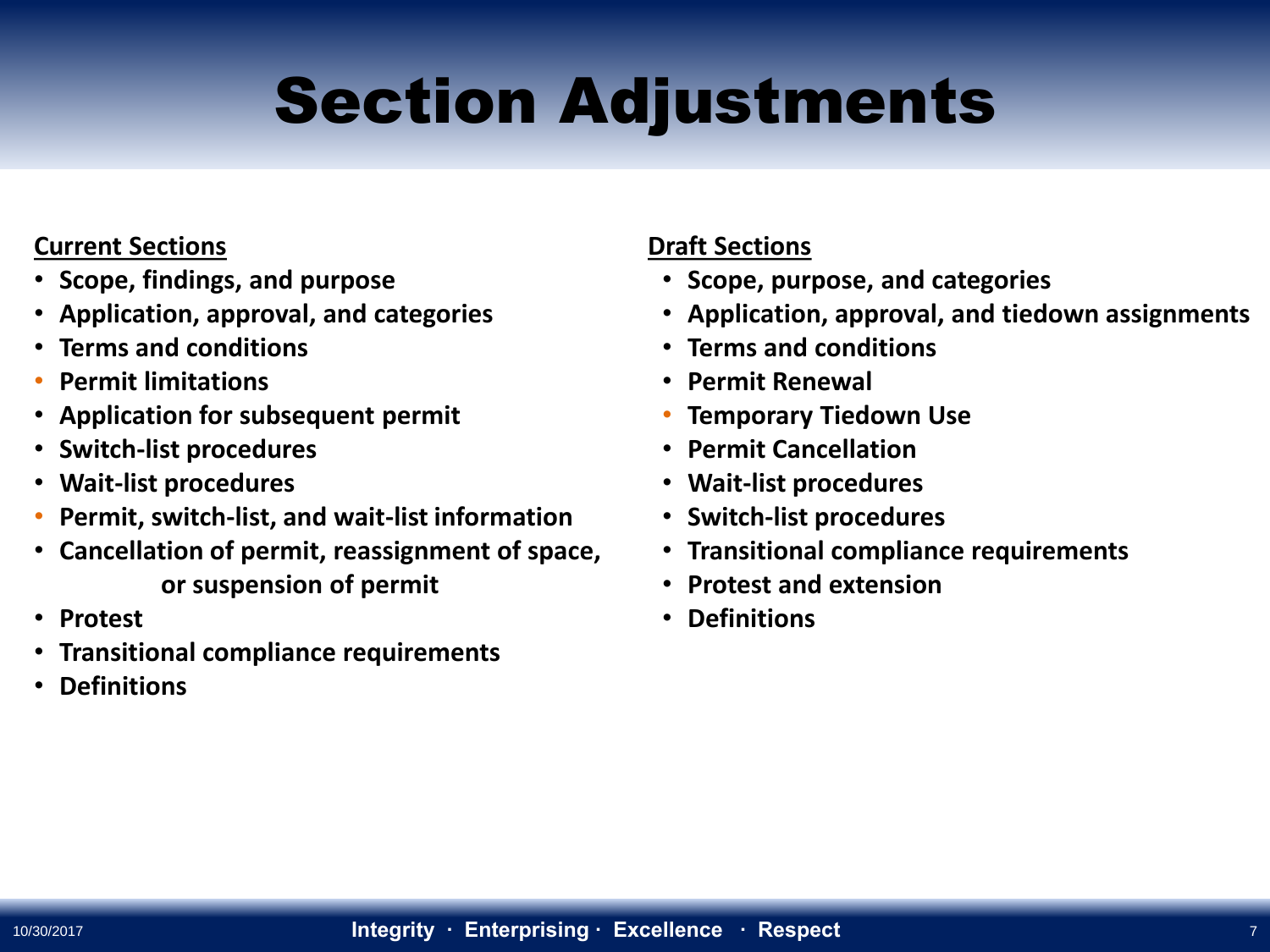### **17 AAC 42.500. Scope, purpose and categories.**

- **Eliminates the findings statements**
- **The purpose and scope are restated in one sentence**
- **Tiedown categories are moved to this section to provide a better understanding of the scope**
- **New categories are established based on parking surface: land, water, and ice**

### **17 AAC 42.510. Application, approval, and tiedown assignments**

- **Tiedown categories are moved to section 500**
- **Tiedown assignment priority is added: switch list, wait list, new applications**
- **Sections 510 and 520 are reorganized to accomplish several objectives:**
	- Focus section 510 on the application process and 520 on terms and conditions
	- Allow section 510 and 520 to apply in part to wait-list requirements
	- Includes provisions of current section 560, *Permit, switch-list, and wait-list information*, into 510; remove current 560
	- Include provisions of previous section 525, Permit Limitations, into 520; eliminate previous 525
- **Removed notarization requirements**
- **Application form specifics are removed; instructions will be on the form**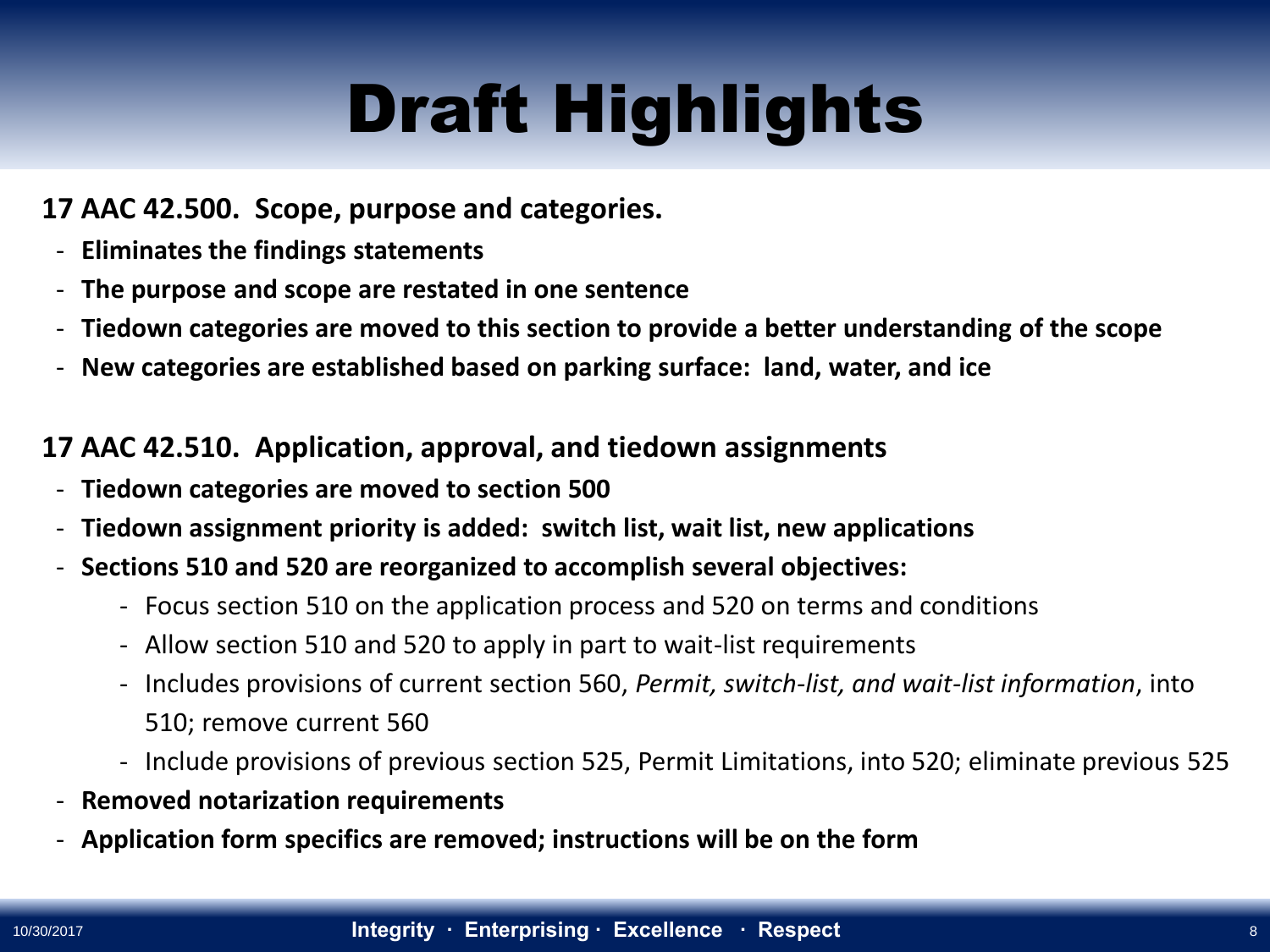### **17 AAC 42.520. Terms and conditions**

- **See reorganization of 510 and 520 described on the previous slide**
- **This section is organized to focus provisions on the major elements of the permit process; the permittee, the airport manager, the permit, the tiedown, and the aircraft**
- **Added that the permittee must be 18 years of age; legal age for entering an agreement**
- **Removed aircraft lease as a condition of the permit; must now be an aircraft owner**
- **Removed the requirement to be a pilot and have minimum activity for a land or ice tiedown**
- **Removed the requirement to have a medical certificate**
- **Reduced the term of a water permit to one year**
- **Reduced the term of a land permit to three years**
- **Discussions of permit cancellation, to include the permittees death are moved to the new permit cancellation section**
- **Non-compliance concerns are consolidated into one paragraph and a 6-month allowance is applied**
- **Improvements may now be allowed on all tiedowns, not just water tiedowns**
- **Water tiedown activity is reduced to three flights during the float season**
- **Added an "own risk" statement to address some concerns about airport liability**
- **Permit/tiedown inspections – airport manager may conduct inspections to monitor compliance and require written or other documentation to establish compliance**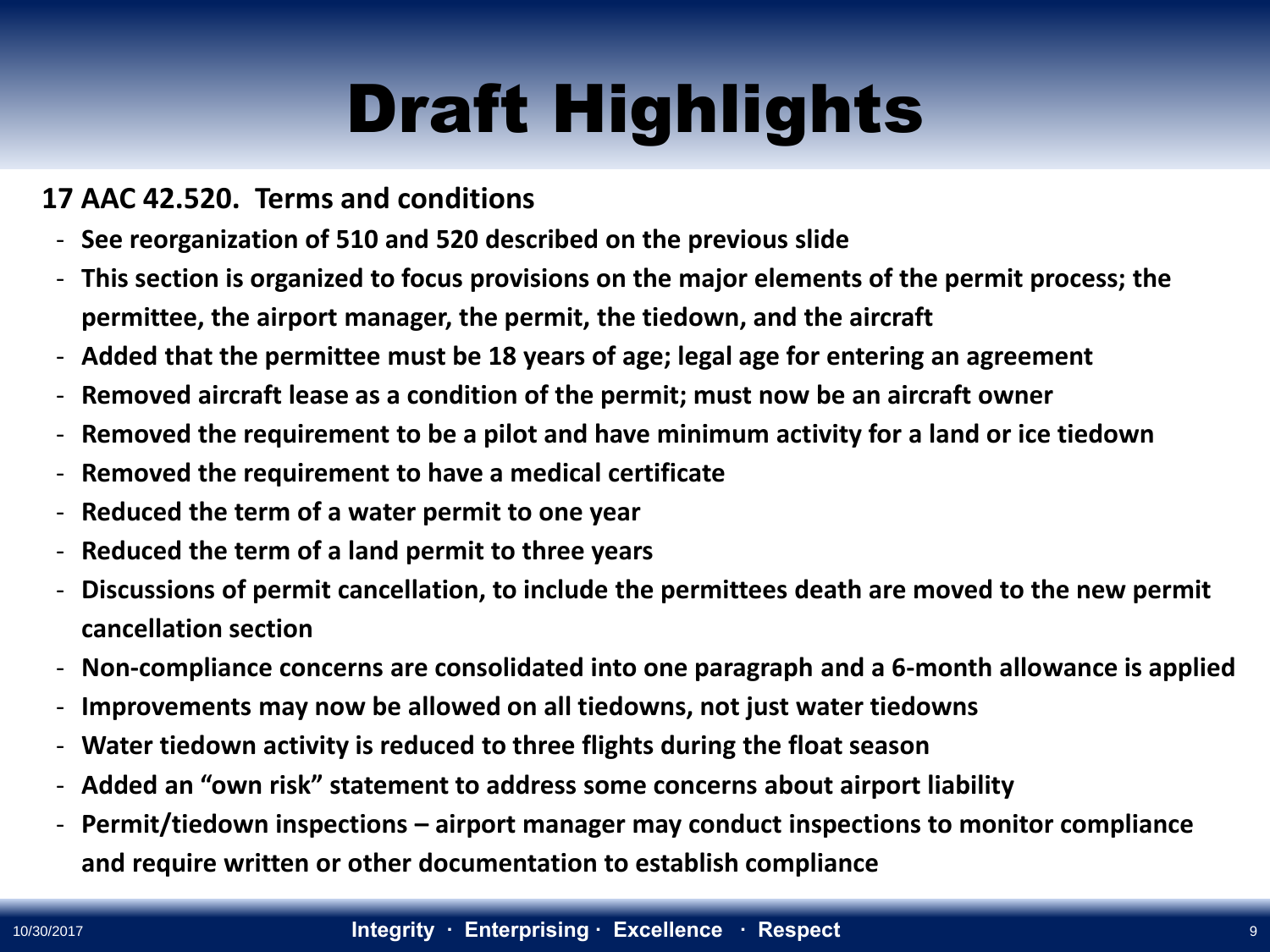### **17 AAC 42.530. Permit renewal**

- **Section is renamed and incorporates previous section 530,** *Application for subsequent permit*
- **Added statement that renewals are not limited and the current tiedown is retained**

#### **17 AAC 42.540. Temporary tiedown use**

- **Expands on the previous 52.520(l) which provided for transient use of a tiedown**
- **Added restrictions on when a permit could be offered and accepted for temporary airport use**
- **Added restrictions on the permittee, tiedown status, and fees during the temporary period**

#### **17 AAC 42.550. Permit cancellation**

- **Section is renamed and incorporates previous section 570,** *Cancellation of permit, reassignment of space, or suspension of permit*
- **Reassignment of space provisions were moved to the new terms and conditions section**
- **Removes any wording associated with suspension or termination of permit**
- **A permittee may be removed from a multiple permittee permit without canceling the permit**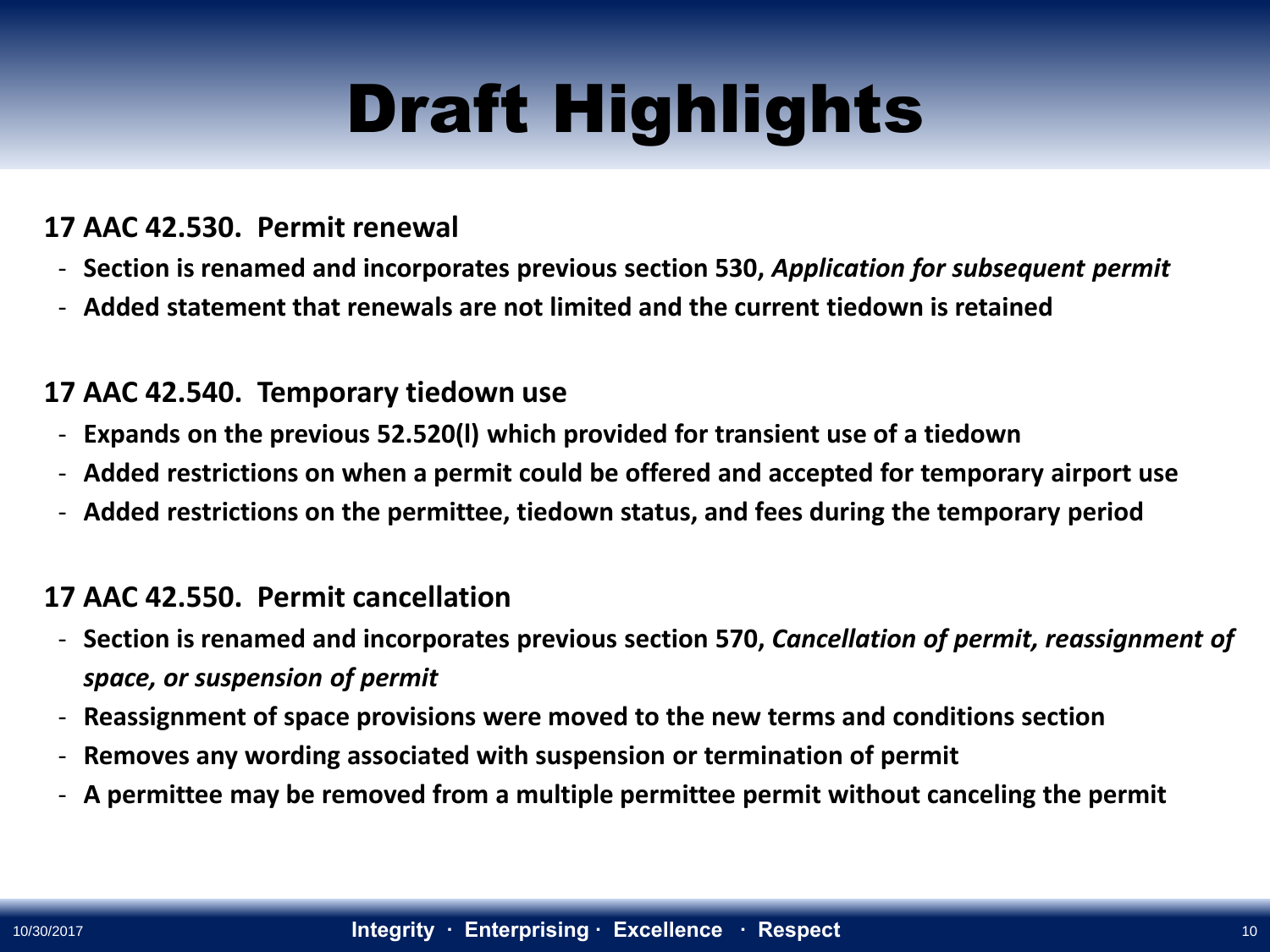### **17 AAC 42.560. Wait-list procedures**

- **Incorporates some of the previous wait-list section, but moves most to airport policy or to the application form instructions**
- **Removes the annual resubmittal procedure; a new up-front fee based process is being considered**
- **Student pilot or pilot license is required to be placed on the wait-list for a water tiedown**
- **Allows a second chance opportunity if at top of wait list and not able to meet requirements**

#### **17 AAC 42.570. Switch-list procedures**

- **Basic concept is retained, however moves many procedural steps to airport policy or to the application form instructions**

#### **17 AAC 42.580. Transitional compliance requirements**

- **Water tiedown permits will be transitioned on a one-year time period, dates determined by the airport; objective is to have all water permits at one year as soon as practical**
- **Land tiedown permits will be transitioned to three-year terms as they expire**
- **Provides a reasonable time period for someone leasing an aircraft to become an owner**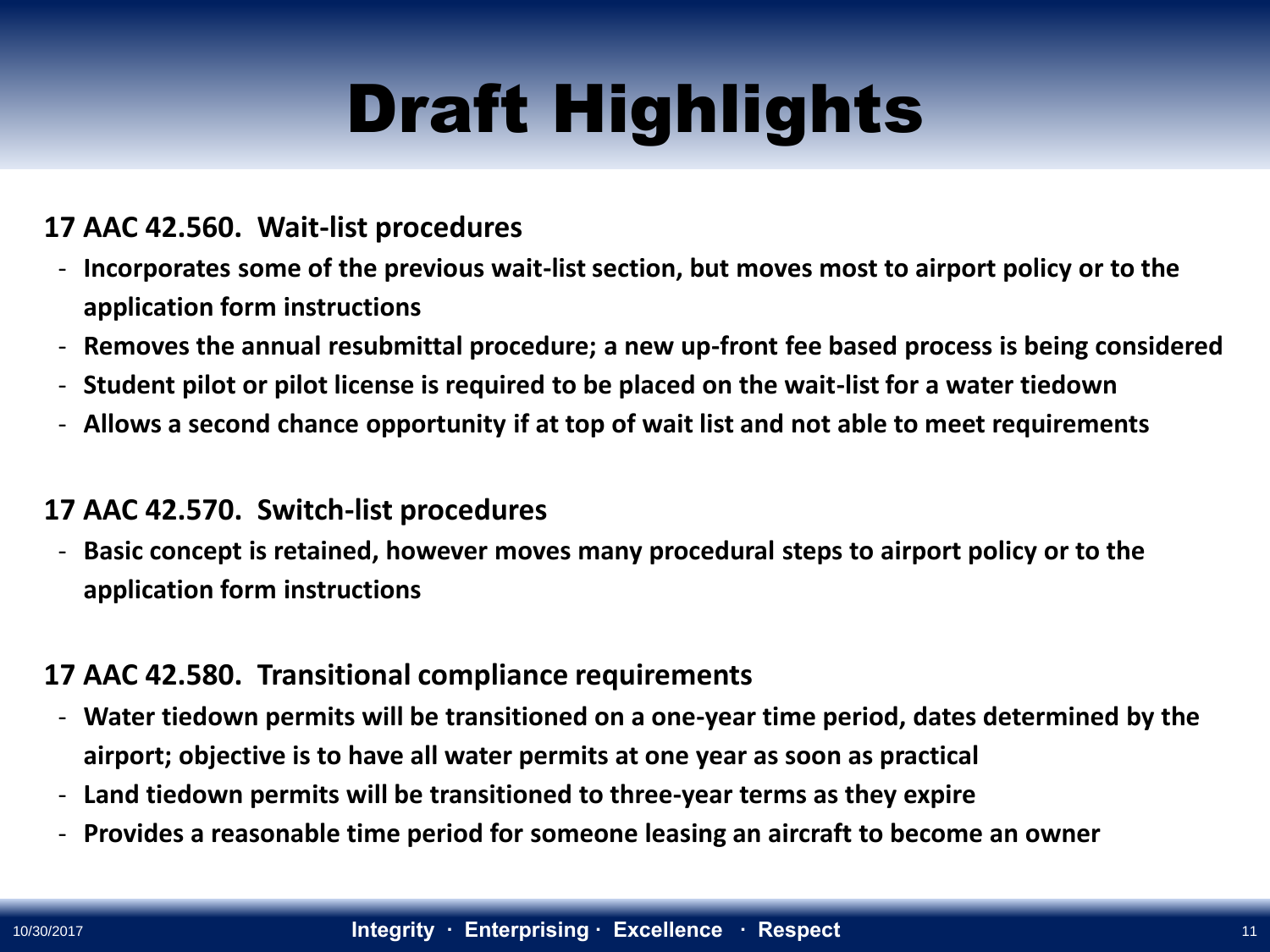### **17 AAC 42.590. Permit and extension**

- **Same as old section and moves the old extension provision into this section**

### **17 AAC 42.599. Definitions**

- **Added: appropriate aircraft, as is, light aircraft, float season, ski season, owner, own risk, pilot certificate, suitable tiedown, ice tiedown permit, land tiedown permit, water tiedown permit, ice tiedown, land tiedown, water tiedown, renewed permit, and tiedown**
- **Removed: co-owner pilot, noncommercial purpose, ice permit, wheel permit, and float permit, ice space, wheel space, float space, subsequent permit, and space**